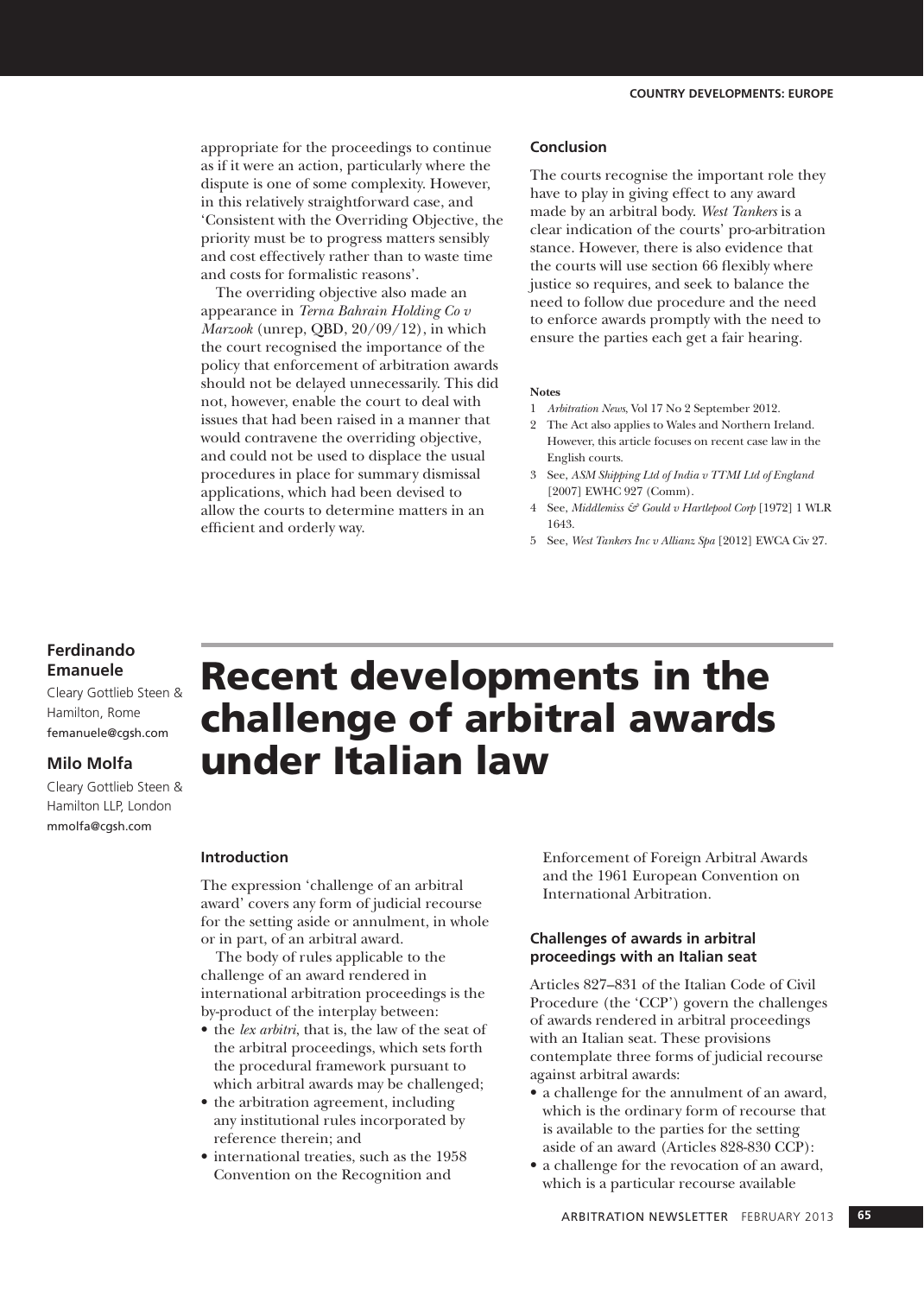to parties for setting aside an award which suffers from limited, yet serious irregularities (Articles 831, first and second paragraphs, and 395, Nos 1–3 and 6, CCP); and

• a third-party challenge of an award, which is a form of recourse that is available to third parties for the setting aside of an award that adversely affects their rights (Articles 831, third paragraph, and 404 CCP).

All recourses against awards rendered in Italy must be brought before the appellate court of the district at the seat of the arbitration (Articles 828, first paragraph, and 831, third paragraph, CCP).

Only final awards resolving – in whole or in part – the subject matter of a dispute are subject to challenge (Article 827, second paragraph, CCP). Conversely, interim awards deciding one or more issues that have arisen in the arbitral proceedings, but which do not definitively adjudicate the dispute, may only be challenged jointly with the award that finally adjudicates the dispute.

#### *Annulment*

#### Time limits

Pursuant to Article 828 CCP, a challenge for the annulment of an award must be brought:

- • within 90 days from the date on which the party bringing the challenge was notified of the award in accordance with the rules for service of claims in judicial proceedings. The notification of an award made by the arbitral tribunal or by the institution administering the proceedings under its own arbitration rules does not trigger the running of this 90-day time limit;<sup>1</sup> or
- • if the award has not been notified in accordance with the rules for service of claims in judicial proceedings, within one year from the date the award was rendered.

#### **GROUNDS**

A challenge for the annulment of an award may be brought only on the following grounds: (i) procedural violation; (ii) error of law (in very limited circumstances); or (iii) breach of public policy.

#### *Procedural violation*

Pursuant to Article 829, second paragraph, CCP, an award may be challenged for procedural violations only if the party

bringing the challenge has not caused the ground invoked for challenging the award. Moreover, if the party has failed to raise the alleged procedural violation before the arbitral tribunal, then the party is prevented from relying upon this alleged violation as a ground for annulment.

Article 829, first paragraph, CCP, lists the procedural violations which may give rise to a challenge as follows:

- invalidity of the agreement to arbitrate;
- • appointment of the arbitrators in breach of Italian law, provided that the party challenging the award had raised the relevant objection before the arbitral tribunal;<sup>2</sup>
- • rendering of the award by a person who did not satisfy the prerequisites to be appointed as an arbitrator;
- the award deals with matters which are not arbitrable or which are not contemplated by, or do not fall within the scope of, the agreement to arbitrate;<sup>3</sup>
- the award omits the reasons on which it is based, the determination of the relief which it purports to grant, or the arbitrators' signatures;<sup>4</sup>
- • rendering of an award after the expiration of the relevant time limits, for example, pursuant to Article 820 CCP (ie, 240 days from the constitution of the arbitral tribunal) or other applicable rules, provided that before the award is rendered, the party bringing the challenge notifies the other party and the arbitrators of its intention to challenge the award on this ground;5
- non-compliance with the procedural requirements for the conduct of the arbitral proceedings as agreed by the parties, provided that these requirements were set forth under express sanction of annulment, and were not otherwise waived by the parties in the proceedings;
- • the award conflicts with a previous award or judgment which is binding on the same parties, provided that such award or judgment was submitted in the arbitral proceedings;
- a due process violation (for example, the aggrieved party was not given proper notice of the appointment of the arbitral tribunal or of the commencement of the proceedings);6
- the award does not decide the issues in dispute;
- the award contains contradictory findings; or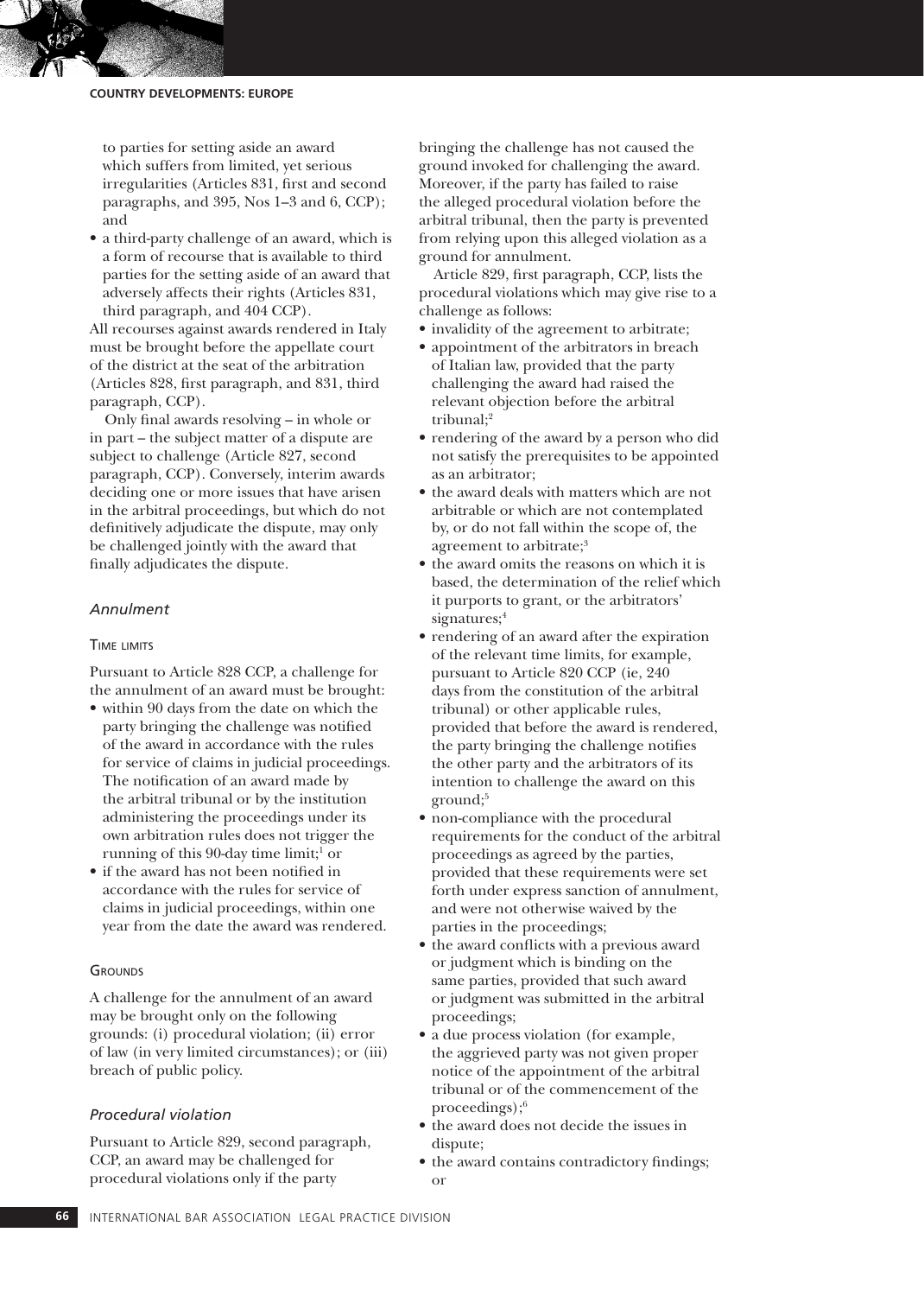• the award does not address the parties' claims which are within the scope of the agreement to arbitrate.

Pursuant to Article 829, first paragraph, CCP, parties cannot agree to waive any of the foregoing grounds to challenge an award in their arbitration agreement.

#### *Error of law*

Pursuant to Article 829, third paragraph, CCP, an award cannot be challenged based on an error of law, unless:

- The parties have agreed otherwise. Unlike in other jurisdictions, in Italy, the rules concerning the exercise of rights within a certain time period are rules of substantive law. Accordingly, alleged violations of these rules may give rise to a challenge of the award only if the parties have previously agreed that the award may be challenged on errors of law.7
- • The error of law relates to a mandatory provision of Italian law (ie, statutory provisions from which the parties may not depart) or results in a breach of public policy (discussed below).
- • The arbitral proceedings relate to a labour law dispute.
- • The error of law relates to the determination of a preliminary issue in a matter which is not arbitrable (eg, a matter concerning the status of individuals).

Even in the very limited instances in which a challenge for error of law is allowed, Italian courts will not revisit the findings of fact made by the arbitral tribunal.<sup>8</sup>

#### *Breach of public policy*

An award may be challenged based on a breach of public policy (Article 829, third paragraph, CCP). Although Italian law provides no guidance on this subject in the context of challenging arbitral awards, there seems to be consensus among Italian scholars on the following key points:

- • Italian courts are allowed to determine *ex officio* whether or not an arbitral award has been rendered in breach of public policy;
- a breach of public policy refers to a breach of a legal principle of the jurisdiction whose substantive law governs the dispute;
- if the applicable substantive law is not Italian law, then the notion of public policy must be construed narrowly, that is, by reference to international public policy, which comprises the fundamental notions

of morality and justice of the community of nations; and

• if the applicable substantive law is Italian law, then public policy must be construed more broadly, that is, by reference to national public policy, the boundaries of which should be determined by reference to the fundamental principles of Italian law enshrined in the Italian Constitution and the European Convention on Human Rights.

#### *The consequences of a successful challenge for the annulment of the award*

Pursuant to Article 830, first paragraph, CCP, if the state court upholds a challenge for the annulment of an award, it sets aside the whole award, unless it finds that there is no agreement to arbitrate, that is, the parties have not agreed to arbitration or the subject matter of the agreement to arbitrate relates to disputes that are not even theoretically capable of being referred to arbitration.9

If the challenge is only partly upheld or relates to only a portion of the award, the state court may set aside only that portion of the award that is affected by the challenge, leaving intact the balance of the award.

If the award is set aside, the court must decide the merits of the dispute, provided that:

- the award has been set aside on one of the grounds set forth in Article 829, second paragraph, Nos 5–9 and 11–12, or third through fifth paragraphs, CCP (discussed above); and
- • the parties have not agreed otherwise in the agreement to arbitrate.

If, however, at the time of execution of the agreement to arbitrate one of the parties was domiciled in a country other than Italy, the court will decide the merits of the dispute only if the parties have so agreed. In any event, the parties may not raise new claims in the statecourt proceedings deciding the merits of the dispute upon the annulment of an award.10

#### *Challenge for the revocation of the award*

This is a remedy that can be sought only when the award is rendered:

• In proceedings where there has been fraud, collusion or corruption by one or more members of the arbitral tribunal or one of the parties, provided that such conduct (i) has already been ascertained in a judgment that has become *res iudicata*, 11 and (ii) was a decisive element in the reasoning of the arbitral tribunal; $12$